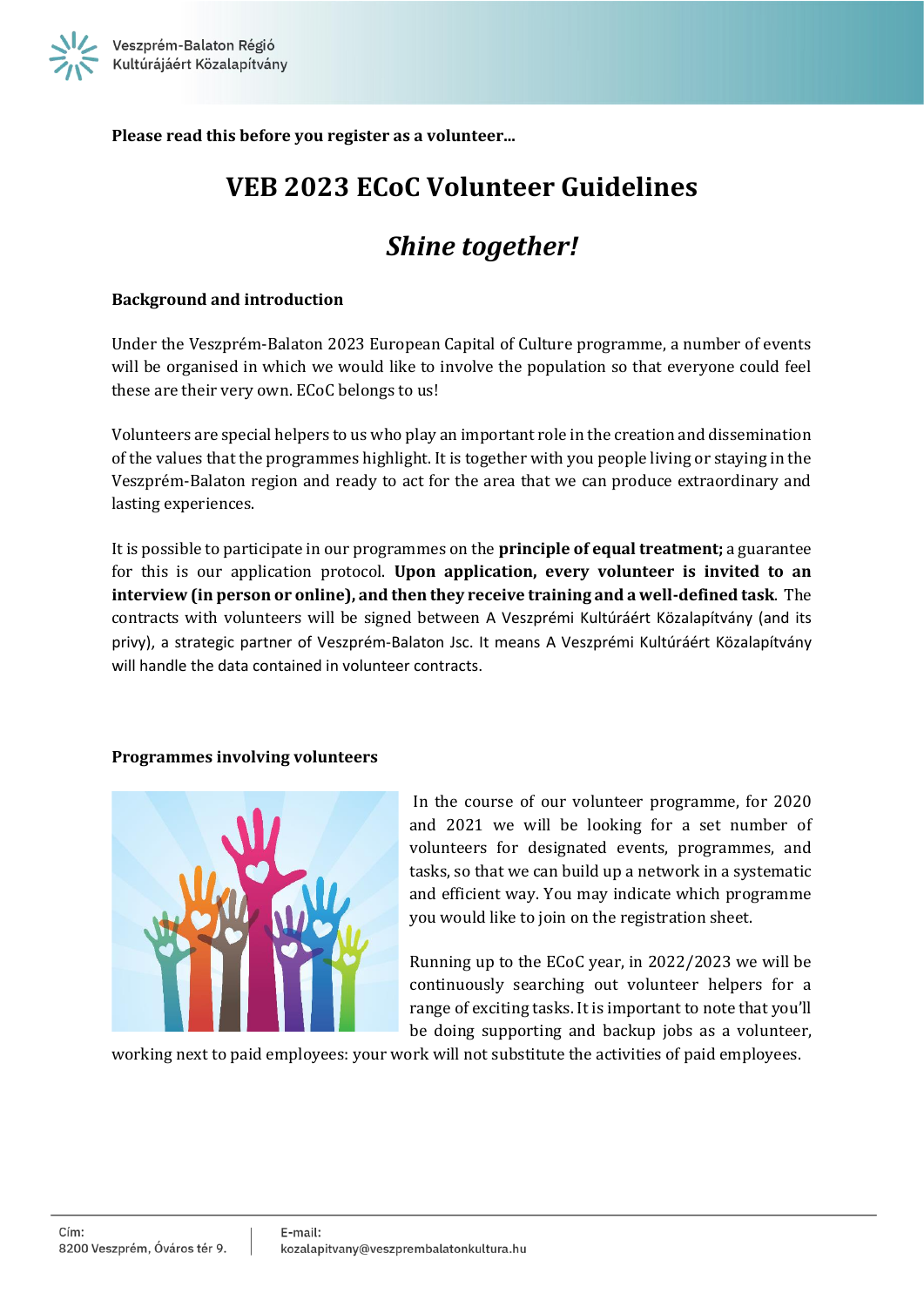## **Volunteers' application process … i.e. how can you join us?**

For your involvement in ECoC Veszprém-Balaton 2023 volunteer programmes, **equal opportunities are provided** to residents, students and employees/workers in the Veszprém-Balaton region. If you are interested in ECoC volunteer programmes, you should go to the registration section of this page. The registration sheet includes personal contact information as well as details about your skills and experience. If for any reason you cannot fill in the **online registration form**, please contact us: we are ready to help you through the process. In order to get the suitable volunteers to their right places, which will make people feel good and useful in their tasks, we have set up several methods of selection. As a future candidate and part of the integration process, **trainings** will be provided to you. You will gain general knowledge about ECoC, local programmes, opportunities, and the structure of management and coordinating bodies. You will receive information on your rights, duties, and possible special tasks. A further aim of the training is to enable you to perform your duties well and with confidence, proudly representing our ECoC programme. As regulated by Act LXXXVIII of 2005 on public interest volunteer activities, a **contract** will be signed with our volunteers. A designated mentor will be put in place to aid volunteers' groups according to task types. **Read volunteer giudelines Register Come to a friendly conversation Take part in training /contract Be part of ECoC programmes as a volunteer!**

# **Minimum age**

At present volunteers over the age of 16 are being recruited. There will be events to which we're specifically looking forward to help from minors; these will be advertised separately.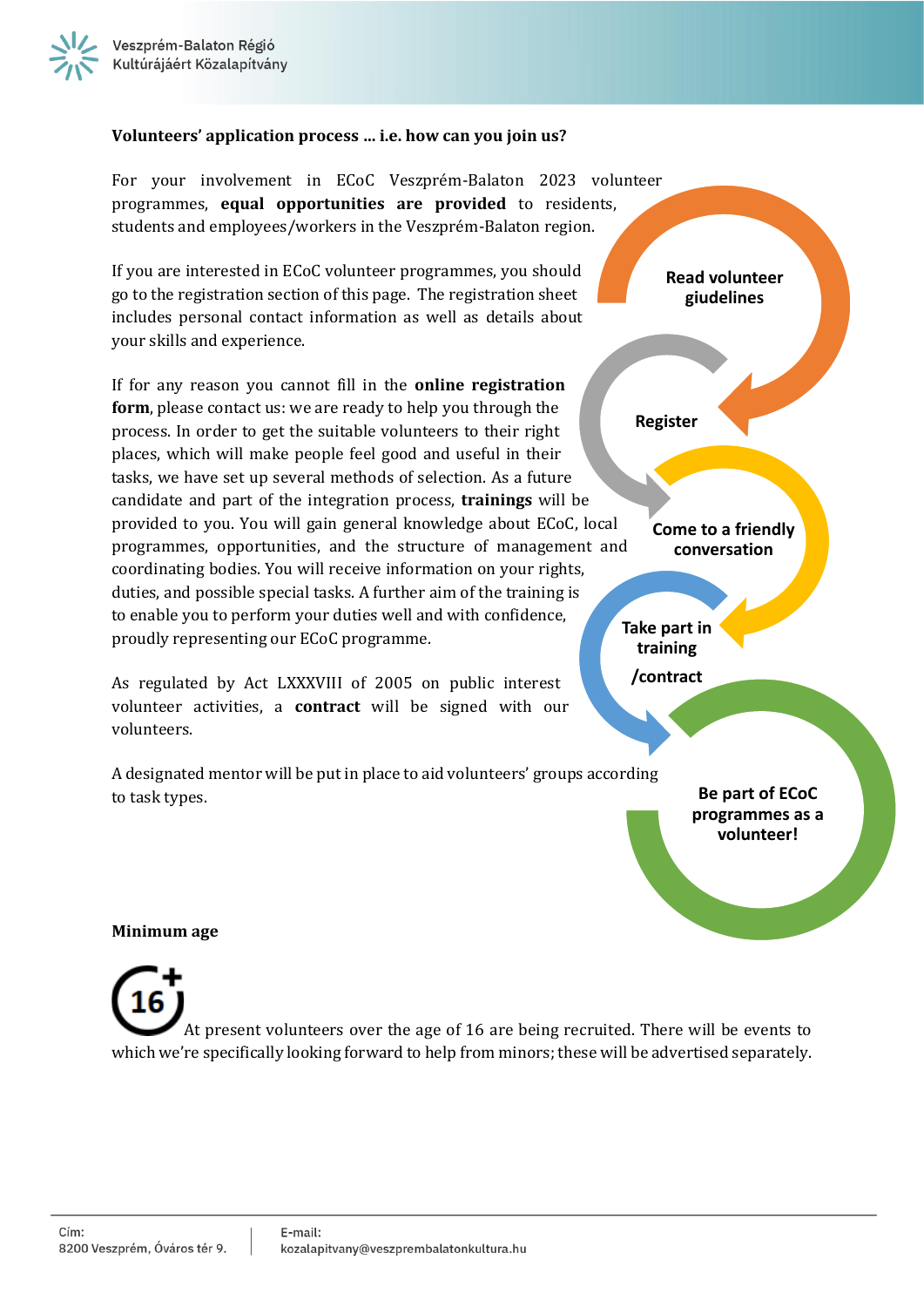## **Would you like to volunteer under the School Community Service scheme?**

In this case please write an e-mail to the following address:

#### [ekfonkentes@veszprembalatonkultura.hu.](mailto:ekfonkentes@veszprembalatonkultura.hu)

Please include your full name, your school's name and to which event or task you would like to volunteer in your e-mail. We will contact you about the next steps.

#### **Volunteer outfit and catering**

All our volunteers will receive uniform overclothes to wear on the job. In case any special tool or instument is necessary to fulfil the task, it will also be provided. Food and refreshments for volunteers will also be catered for if the length or nature of the task demands so.

Our programme covers no additional expenses refunds to volunteers.

#### **Volunteer safety and security**

Our volunteer programme is worked out according to the regulations of Act LXXXVIII of 2005 on



public interest volunteer activities. Volunteers will also receive work safety and accident prevention training prior to engagement.

During the implementation of our programmes we will at all

times adhere to the pandemic regulations currently in force for the safety of volunteers and all visitors of the event.

#### **Personal data security**

To finish your registration, please select 'I agree with the Privacy Policy' after reading it.



#### **Contact**

If you have any questions or would like to revoke your application for whatever reason, please send a message to: [ekfonkentes@veszprembalatonkultura.hu](mailto:ekfonkentes@veszprembalatonkultura.hu)